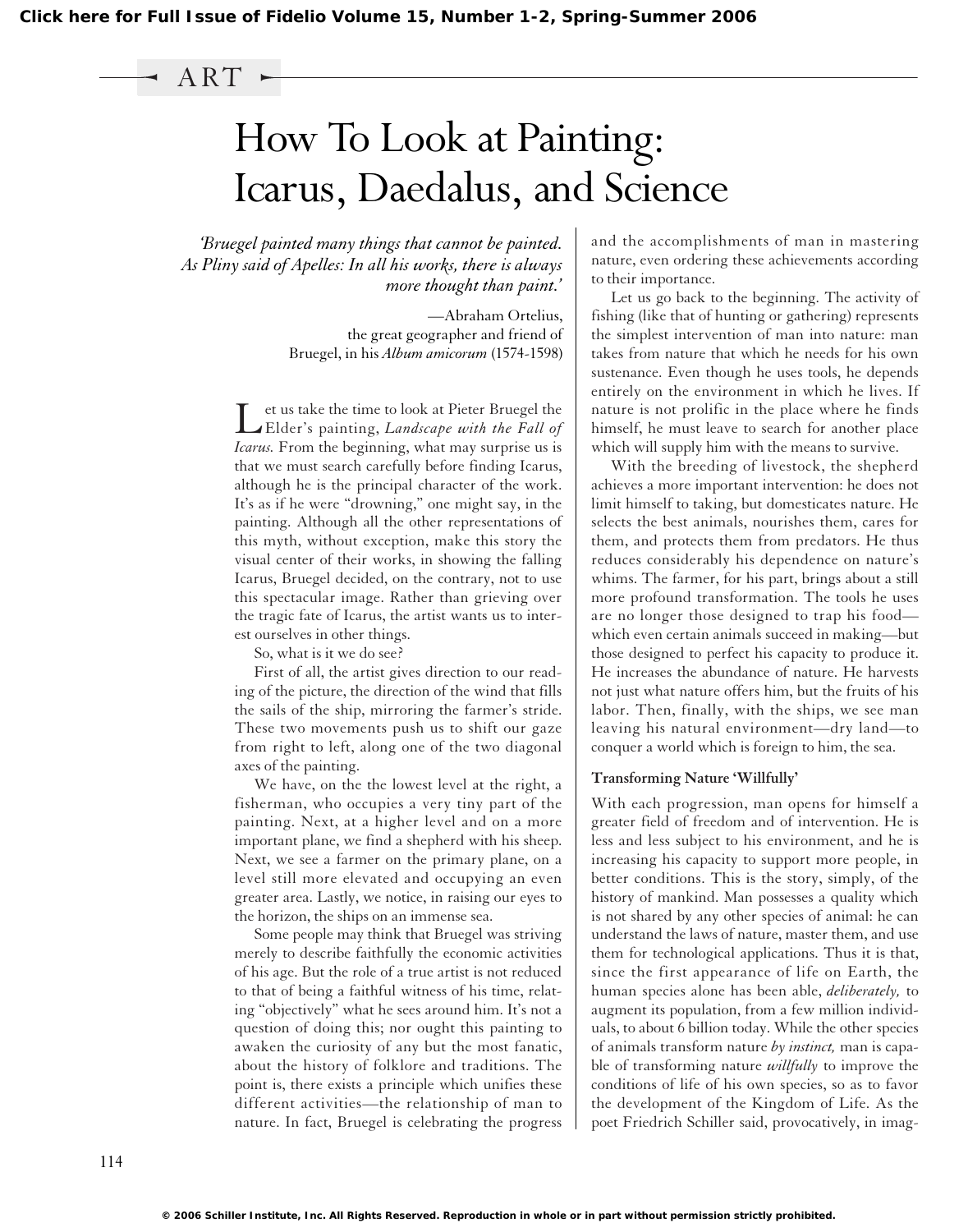

*Pieter Bruegel the Elder, "Landscape with the Fall of Icarus," c. 1558.*

ining that man had remained eternally in the Garden of Eden: "He would have changed Paradise into a desert, thence to transform this desert into a Paradise."

An element of the painting illustrates particularly well this transformation of nature by man. It involves the island found almost at the center of the painting. This island exists between two conditions—the state of nature, and the state of human labor. The artist shows us the ambiguous moment in which this rock is no longer really that—but without yet being an architectural edifice.

#### **How To Surpass Our Limits**

 $\overline{\phantom{a}}$ 

Bruegel's painting would be idyllic, were it not for one little detail: Icarus drowning. Let us see, by way of how the Roman poet Ovid (43 B.C.-c. A.D. 14/17) recounted the story, how this tragedy came about.

Daedalus, the father of Icarus, was a renowned architect who, on orders from King Minos of the island of Crete, had constructed the famed labyrinth in which the Minotaur was imprisoned. Thereafter, the architect and his son found themselves held captive by Minos. Ovid writes\*:

But Daedalus was weary; by this time, he'd been exiled in Crete too long; he pined for his own land; but he was blocked—the sea stood in his way. "Though Minos bars escape by land or waves," he said, "I still can take the sky—there lies my path. Though he owns all, he does not own the air!" At once he starts to work on unknown arts, to alter nature. He lays out feathers—all in order, first the shorter, then the longer (you'd have said they'd grown along a slope); just like the kind that country people used to fashion, where from the unequal reed to reed the rise is gradual. And these he held together with twine around the center; at the base he fastened them with wax; and thus arranged he'd bent them slightly—they could imitate the wings of true birds.

#### As he worked at this,

his young son, Icarus, inquisitive, stood by and—unaware that what he did involved a thing that would imperil him delighted, grabbed the feathers that the wind teased, fluttering, about; or he would ply the blond wax with his thumb; and as he played, the boy disturbed his father's wonder-work.

When Daedalus had given the last touch,

<sup>\*</sup> Excerpts are from *The Metamorphoses of Ovid,* Book VIII, verse translation by Allen Mandelbaum (New York: Harcourt Brace & Co., 1993), pp. 254-256.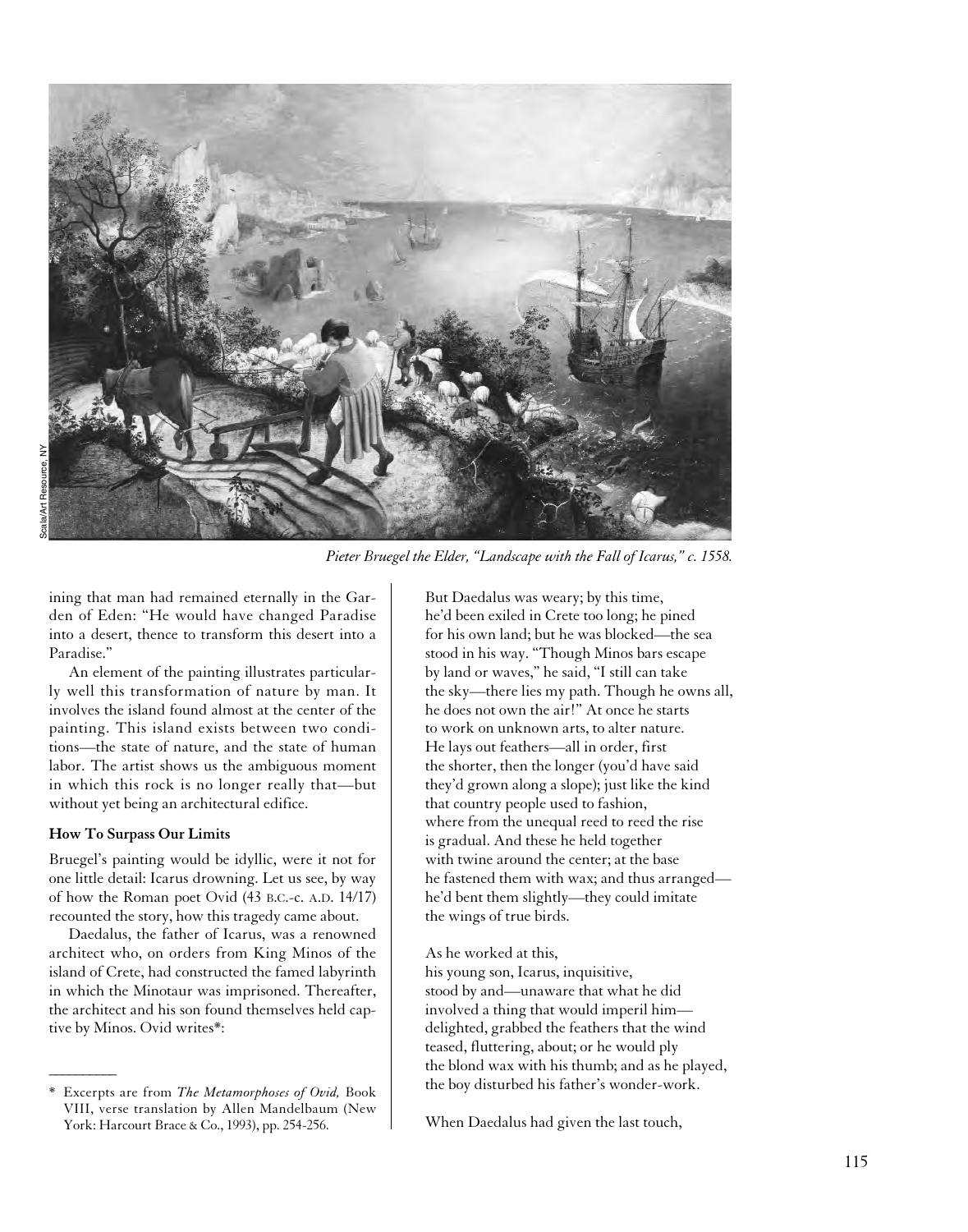the craftsman thought he'd try two wings himself;

so balanced, as he beat the wings, he hung poised in the air. And then to his dear son, he gave another pair. "O Icarus,

he said, "I warn you: fly a middle course.

If you're too low, sea spray may damp your wings;

and if you fly too high, the heat is scorching. Keep to the middle then. And keep your eyes on me, and not on Helice, Boötes, or on Orion's unsheathed sword. Where I shall lead—that's where you fly: I'll be your guide."

And as he taught his son the rules of flight, he fitted to the shoulders of the boy those wings that none had ever seen before. The old man worked and warned; his cheeks grew damp

with tears; and with a father's fears, his hands began to tremble. Then he kissed his son (he never would embrace the boy again); and poised upon his wings, he flew ahead, still anxious for the follower he led (much like the bird who, from her nest on high, leads out her tender fledglings to the sky). He urges on his son, saying he must keep up, not fall behind; so he instructs the boy in flight, an art most dangerous; and while the father beats his wings, he turns to watch his son, to see what he has done.

A fisherman, who with his pliant rod was angling there below, caught sight of them; and then a shepherd leaning on his staff and, too, a peasant leaning on his plow saw them and were dismayed; they thought that these

# Art Is Metaphorical, or It's Not Art

There exists a copy of Bruegel's painting, and the mistakes that it contains are rich in lessons. The copyist strives to stick closely to the story told by Ovid, and for that reason, he corrects the "errors" in Bruegel's canvas: He adds Daedalus back into the sky at the top (Bruegel obviously forgot!); in so doing, he makes the shepherd a witness to the tragedy; and, lastly, he repositions the sun at the zenith. But, describing "objectively" what's occurring, is more like the redaction of a police report than the creation of a work of art. Our copyist tries to represent the facts faithfully, but forgets to consider the ideas which Bruegel and Ovid wanted to transmit. For a literal representation is not capable of transmitting ideas: it gives nothing but *information.*

The true artist is he who "provides much to understand beyond what he paints." And if he wishes to transmit ideas to us, that is to say, to change our way of thinking, it is essential that he have recourse to metaphor (literally, in Greek, "to carry beyond"). The artist puts us face to face with paradoxes (the position of



*Anonymous copyist, "Landscape with the Fall of Icarus."*

the sun, the indifference of the characters to Icarus's fate, the absence of Daedalus, etc.), or with ambiguities (the island), so that we may, by ourselves, reflect on the profound meaning of the work. In place of telling us what is "good" and what is "bad," he opens a dialogue with us (and that, despite the centuries that separate us), so as to cause us to "be delivered of ideas." He is a Socratic midwife.

And thus, a true artist wants to change your life. He aims to create at the deepest level of your self, a question about your own behavior. Without giving you the "moral," he takes you by the hand and shows you, often in a provocative way, what you are, all the while suggesting what you ought to be. *—PM*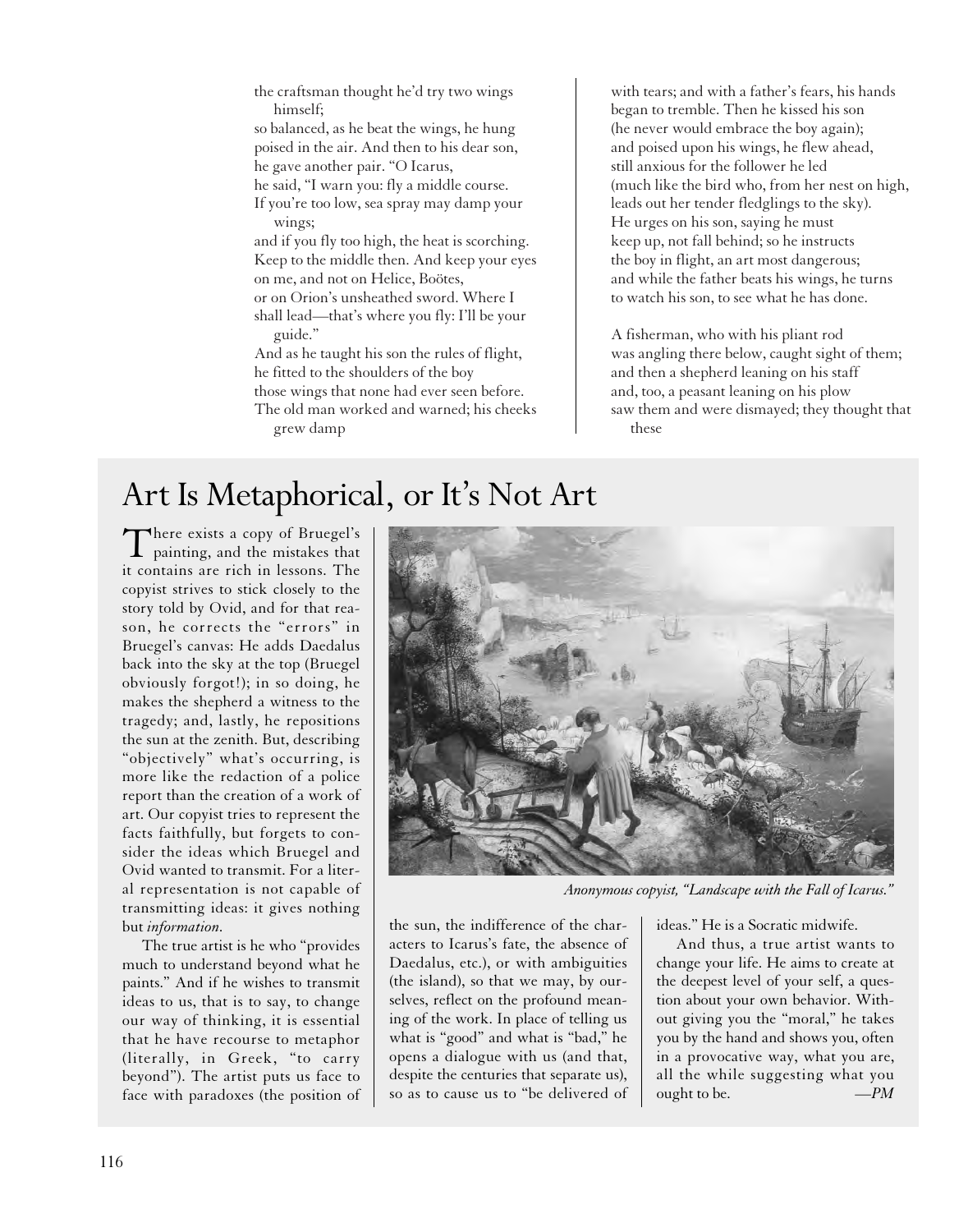must surely be some gods, sky-voyaging.

Now on their left they had already passed the isle of Samos—Juno's favorite— Delos, and Paros, and Calymne, rich in honey, and Labinthos, on the right. The boy had now begun to take delight in his audacity; he left his guide and, fascinated by the open sky, flew higher; and the scorching sun was close; the fragrant wax that bound his wings grew soft, then melted. As he beats upon the air, his arms can get no grip; they're wingless—bare.

The father—though that word is hollow now cried: "Icarus! Where are you?" And that cry echoed again, again till he caught sight of feathers on the surface of the sea. And Daedalus cursed his own artistry, then built a tomb to house his dear son's body. There, where the boy was buried, now his name remains: that island is Icaria.

The first thing one could say is, that Icarus behaved in an infantile fashion. He did not remember the wise counsel of his father, and his disobedience doomed him. We see Icarus drunk with his newfound power. Certainly, he discovers that man is capable of surpassing certain constraints, but in the process comes to take himself for a god: he has the delusion that constraints don't exist any longer. To emphasize this issue even further, the painter introduces an anomaly—the sun is on the horizon, and thus cannot be responsible, as it is in Ovid's story, for the tragic destiny of Icarus. The light that has melted the wax of his wings is of a different nature. One can clearly distinguish the reflection of a light on the sea, a light whose source we cannot see.

But, don't we say that man is made in the image of God, that he possesses a "divine spark"? In fact, the divine quality of man lies in his creative powers, which allow him to perfect himself—himself and the world in which he lives—but *in no way* to become omnipotent and omniscient. As soon as man, thanks to a fundamental scientific discovery, passes beyond a frontier, he increases considerably his liberty and his domain of intervention. All the same, this new domain brings with it new frontiers which, although certainly farther off, will some day have to be surpassed in the same way. Man, if he wishes to develop and survive, must always turn his eyes to the horizon—where the next frontier is to be found.

Let us now return to the other characters of the painting. It is shocking that, contrary to Ovid's story, they totally ignore the presence of Icarus. The



Scala/Art Resource, NYscala/Art Resource,

*"The island exists between two conditions—the state of nature, and the state of human labor. The artist shows us the ambiguous moment in which this rock is no longer really that—but without yet being an architectural edifice."*

fisherman concentrates on his fishing rod, the shepherd looks tranquilly at the sky, the peasant, in a posture resembling that of his horse, moves along toward the shadows, and so forth. Indeed, Icarus's problem escapes them entirely. Each finds himself at a given technological level, but all are ignorant of how to pass from that level to a higher one. Ironically, at the very moment that Icarus thinks that he is no longer bound by any constraints, they believe themselves to be shut in by theirs; and, as a result, they do not even imagine the existence of a passage from level to level, and still less its difficulty. Their level of understanding is limited to the utilization of one technology; it does not seek to know whence that technology arises, nor how to pass beyond it to a level still more advanced.

The artist shows us that man has been able to improve his mastery over nature, but, astonishingly, none of the figures represented is depicted at the origin, in the causal act, of this progress. Thus, Icarus, believing that he has no limits, fails in his attempt to fly; the other characters, believing that they cannot transcend their limits, condemn themselves to remain at a fixed level of knowledge.

There is, however, one character of the painting who succeeds brilliantly in passing beyond the frontier, so to speak—but he is not presented at all. It is the scientist Daedalus! It is he who, as Ovid says, "starts to work on unknown arts, to alter nature." And he does it with success, since, unlike his son, he arrives safe on land. As a good scientist, he is con-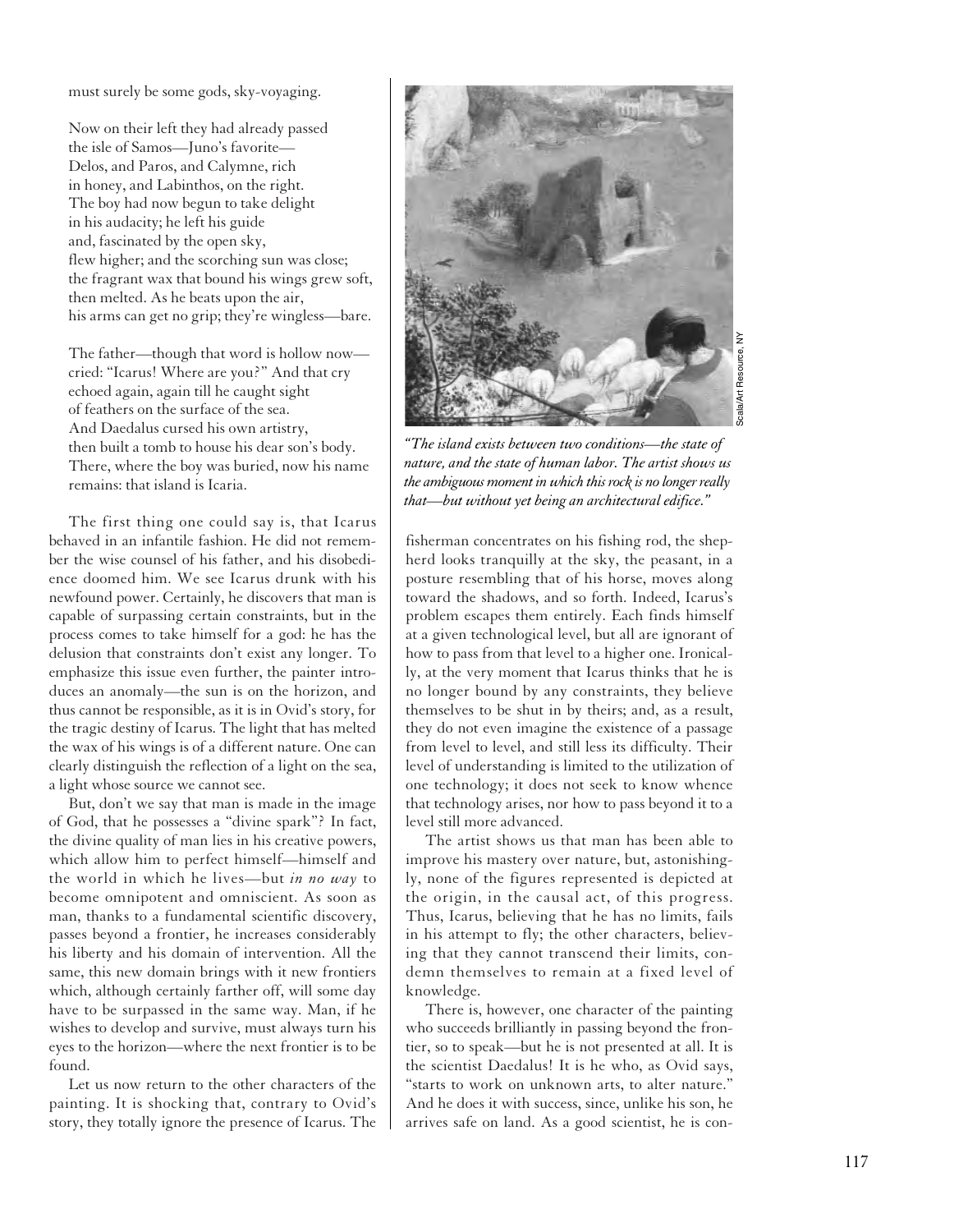vinced that man will develop the technology to fly, and that he will be able to do it without great risk, once he has thoroughly understood all the conditions involved ("if you fly too low, sea spray may damp your wings; and if you fly too high, the heat is scorching"). Thus, the central character of the painting seems to be the very person on whose absence the painter has deliberately decided. But once this absence is noticed, it paradoxically reinforces the presence of Daedalus in the painting.

#### **Icarus—Victim of Daedalus?**

Many are those who see in the fall of Icarus a warning against the danger which science represents. They associate themselves with Daedalus at the point at which he begins "cursing his own artistry." In light of this painting, mustn't we consider science or technology as the cause of the tragedy? Certainly, Icarus would *perhaps* have lived longer if his father had not made his discovery. Whatever the case, we must recognize that Daedalus bears an important part of the responsibility for the loss of his son. But this responsibility is not to be found where people habitually locate it, that is to say, in his scientific invention. The problem lies elsewhere, and a detail of the painting shows it to us. Near Icarus, one can see the provocative presence of a bird—a partridge, to be more precise. To what is Bruegel making reference? Let us turn to Ovid once more:

While Daedalus was burying the corpse of his ill-fated son, a chattering partridge, lodged in a muddy ditch, caught sight of him. The bird knew Daedalus at once; he beat his wings and seemed to chirp maliciously a bird that was indeed a novelty, till then, the only partridge ever seen but one who knew how guilty you had been, O Daedalus, when you connived against him.

That bird had been your sister's son, a boy whom she—not knowing what his fate would be—

confided to your care, that you might teach your arts to one so young and yet so keen: a twelve-year-old, alert and shrewd. Indeed, on noting how a fish's spine was shaped, the boy cut out, along a sharpened blade, a row of teeth, inventing—thus—the saw. He also was the first to twin a pair of metal arms joined by the hinge they shared;

## The Congress for Cultural Freedom on Bruegel's *Icarus*

It is noteworthy that one of the most<br>influential (one might almost say,  $\mathbf{T}$  t is noteworthy that one of the most iconic) poems produced by the postwar existentialists of the Congress for Cultural Freedom, W.H. Auden's heavily anthologized "Musée des Beaux Arts," pretends to draw its moral from Bruegel's *Landscape with the Fall of Icarus.*

Auden sets out to belittle the cherished values of past ages, by invoking the indifference shown by the common man, to the great acts of courage (hence, often, of suffering) undertaken in striving for the betterment of the human condition, for progress and the good. Hence, the poet instructs us,

. . . when the aged are reverently, passionately waiting For the miraculous birth, there must always be Children who did not specially want it to happen

(that's the story of Christianity, in case you missed it), or

. . . even the dreadful martyrdom must run its course Anyhow in a corner . . .

. . . and the torturer's horse Scratches its innocent behind on

a tree.

(Martyrdom? In other words: It just doesn't pay to try to change things: it won't work, and besides, no one will notice. Try telling that to, say, Jeanne d'Arc!)

Then, Auden gets down to Bruegel's *Icarus,* which, incidentally, is located in the Musées Royaux des Beaux-Arts in Brussels, so you see that the poem's title is punning on the name of the museum, to assert some universal "truth" about the role of art in human society (which explains why the poem opens with reference to the Old Masters).

In Bruegel's *Icarus* for instance: how everything turns away Quite leisurely from the disaster ...

And he goes on to catalogue the unseeing indifference of the characters in the painting to the main event,

Something amazing, a boy falling out of the sky.

In thinking about the cultural degeneration wrought by the likes of Auden's CCF on the Baby Boomer generation as it was growing up, consider how closely aligned, ironically, are the "Turn on, tune in, drop out" hedonism of the 1960's and '70's, and the murderous "free trade" imperialism that cloaks itself in bloodless bankers' terms like "privatization" and "globalization." That irony is a good perspective from which to view the so-called "culture" of today.

*—Ken Kronberg*